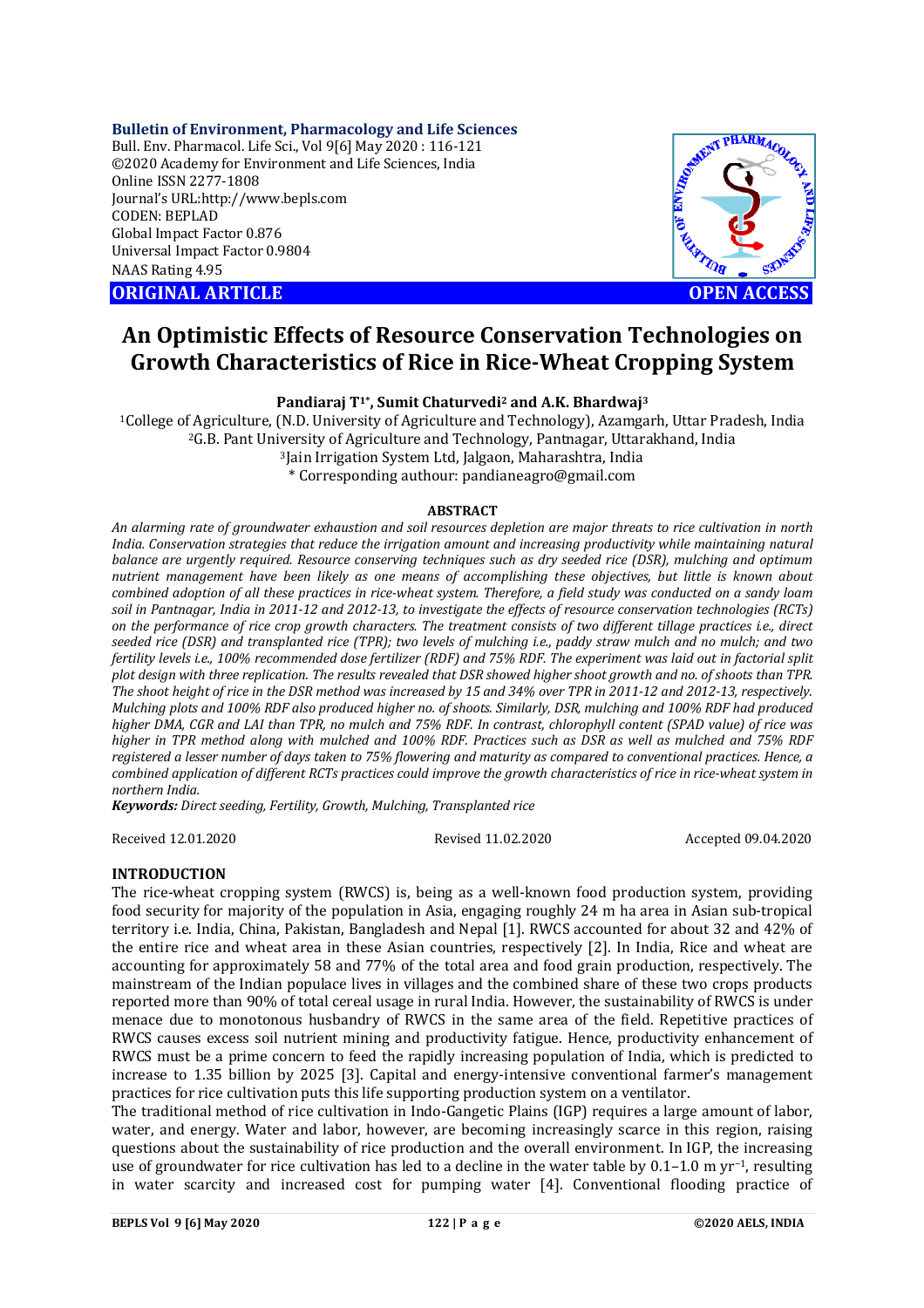transplanting rice requires a large amount of water (approximately 150 cm), of which 10 cm is used only for puddling (soil cultivation in ponded water called puddling) and further maintenance of standingwater conditions for the first 15 days for weed control in puddled-transplanted rice (PTR) increases the water requirement [5]. These concerns suggest that alternatives to transplanted rice are required to save water and increase crop, water, and labor productivity. Resource conserving techniques have been explored for eliminating the above issues; simultaneously, improving soil water supply during the cropping period and stabilizing or increasing crop production.

One approach to reducing water and labor demand is that grow rice with reduced tillage such dry-seeded rice (DSR) with alternate wetting and drying instead of flooded transplanted rice [6]. Dry seeding of rice with subsequent aerobic soil conditions eliminates the need for ponding water, thus reducing the overall water demand and providing opportunities for water and labor savings [7]. DSR is now considered to be an emerging production system in IGP and other parts of India and Asia [8]. Direct seeding helps reduce water consumption by about 30% as it eliminates the need for nursery raising, seedling uprooting, puddling, manual transplanting and 10–12 cm of water at the base of the crop for the first 15 days after seedling transplanting. Farmers also save about US\$100 ha−1 in cultivation cost that is to be used during transplanting operations. In Asia, with the increasing shortage of water for irrigation, more research and extension efforts are being made toward the adoption and fine tuning of DSR production technologies to make DSR more sustainable.

Reduced tillage followed by mulching to subsequent crops by using previous rice crop residue offers a viable opportunity to increase crop productivity in a long term sustainable manner [9]. The soil water, growth and yield in rice benefits derived from using reduced tillage under semi-arid conditions can be enhanced by using mulch cover in the cropping system. Resource conservation practices have a direct influence on the growth of rice crop. A positive effect of this resource conserving techniques leads to improve growth characters such as growth, number of tillers, duration of crops. Further, fertilizer application over large conventional rice producing areas in IGP leads to inefficient utilization of applied nutrients and other production inputs [10]. Hence, the field-specific nutrient needs of crops should be tailored with other resource conserving techniques for harnessing the optimum nutrients use efficiency of applied nutrients. In recent years, interest of farmers in DSR has increased because of improving growth and yield of rice. In view of the above, the present investigation was aimed to determine the effect of resource conserving technique systems on the growth of rice crop.

### **MATERIAL AND METHODS**

### **Location, Climate and Soil**

The field experiment was conducted at Pantnagar, Uttarakhand, India in 2011-12 and 2012-13. The experimental site is located at latitude of 29oN and longitude of 79.3oE and 243.8 m above mean sea level. The site is characterized by a humid sub tropical climate. During the experimental period, the average rainfall in 2011-12 and 2012-13 was 2750 and 2518 mm, respectively. The experimental soil was sandy loam in texture with neutral pH and having medium organic carbon.

### **Experimental design and measurement**

The treatments consisted of two tillage (direct seeded rice and transplanted rice) and two levels of mulching (no mulch and paddy straw mulch) in main plots and two levels of fertility (100% RDF and 75% RDF) in sub-plot. The experiment was laid out in factorial-split plot design, replicated thrice with a single plot size of 21.6m2. Rice (cv. PR 113) was planted in June and harvested in October in each year. The land was prepared using a tractor involving two ploughing with a disc harrow and one planking. After preparation of the field, dry-seeding of rice (60 kg seed ha-1) was done using a tractor-mounted seedcum-fertilizer drill keeping 20 cm distance from line to line; whereas, field for transplanted rice prepared by tilling the soils until pulverized and puddling operation carried out to create an impervious layer. The seed rate 40 kg seed ha-1 was used for seedling establishment in nursery field and later transplanted in main field keeping the spacing of 20 cm between the rows and 10 cm between the plants. The full recommended dose of fertilizer (150-60-40 kg NPK ha<sup>-1</sup>) was applied to 100% RDF treatment plots; whereas fertilizer dose (112.5-45-30 kg ha<sup>-1</sup>) applied to 75% RDF treatment plots. The N was applied in three splits, 1/3 each as basal, 42 and 65 DAS. Phosphorus and potash were applied as basal as per the treatments in all plots uniformly before rice sowing. The plant growth parameters i.e. shoot height (cm), number of active tillers and dry matter accumulation (DMA) (g m<sup>-2</sup>) were recorded at harvesting stage. Mean crop growth rate (CGR) (g  $m^2 d^1$ ) was computed by dry matter accumulation over two different periods. Leaf area index was measured by the ratio of leaf area and spacing. Flowering and physiological maturity of rice crop were observed when reached 75% through visual observation. Chlorophyll content was randomly measured at the top third leaves by using SPAD meter at 60 and 90 DAS. Statistical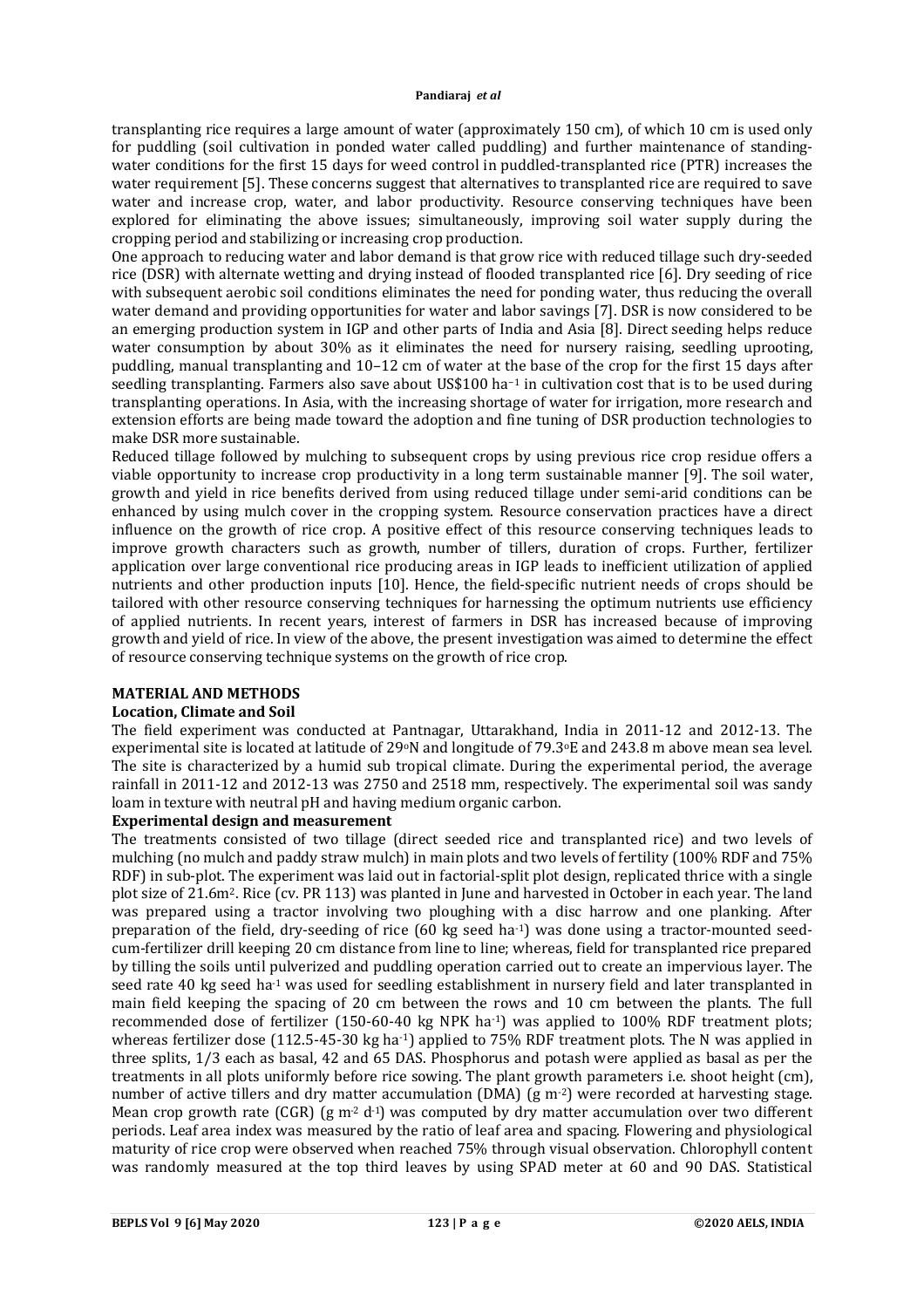analyses of all the data were done as per the methodology of Gomez and Gomez (1984). In the table, only those interactions which were found significant have been presented.

# **RESULTS**

# **Shoot height and No. of tillers**

In the present study, shoot height was recorded higher in 2012-13 as compared to that of 2011-12. Tillage method had a considerable effect on shoot height at all the growth stages during both the years. Higher shoot height was recorded under DSR at all the succeeding stages. DSR crop attained highest shoot height of 91.9 and 100.5 cm as compared to TPR (i.e., 88.5 and 91.5 cm) in 2011-12 and 2012-13, respectively (Table 1). However, there was no significant difference existed between DSR and TPR in the first year. The mulching effect of the preceding crop did not cause significant variation at any stage in shoot height during both the years of experimentation. Straw mulch treated plots recorded more shoot height (93.5 and 97.2 cm) over no- mulch plot (86.9 and 95.0 cm) in 2011-12 and 2012-13, respectively. The fertility level had influenced significantly at all the growth stages during both the years. The 100% RDF had significantly registered maximum shoot height than 75% RDF treatment.

Different methods of tillage system, mulching and fertility level had also significantly influenced the number of shoots per square meter (Table 1). Generally, the number of shoots increased up to panicle initiation stage in DSR and up to flowering in the case of TPR during both the years. The greatest number of shoots per square meter (350.5 and 384.2 in 2011-12 and 2012-13, respectively) was recorded in DSR than TPR (305.8 and 287.3 in 2011-12 and 2012-13, respectively). Between mulching treatments, straw mulch treatment was significantly produced the maximum number of shoots per square meter at all the growth stages during both the years. At an end of the plant growth, a higher number of shoots per square meter was recorded in mulch treatment (355.8 and 352.4) which was significantly superior over nomulch treatment (300.5 and 319.2) in 2011-12 and 2012-13, respectively. Similarly, significantly higher number of shoots per square meter were observed with 100% RDF; whereas, lower shoots in 75% RDF.

| <b>Treatments</b>           |                                                 | Shoot height |           | No. of shoots |           |
|-----------------------------|-------------------------------------------------|--------------|-----------|---------------|-----------|
|                             |                                                 | 2011-12      | 2012-13   | 2011-12       | 2012-13   |
| Tillage system (T)          |                                                 |              |           |               |           |
| Direct seeded rice (DSR)    |                                                 | 91.9         | 100.5     | 350.5         | 384.2     |
| Transplanted rice (TPR)     |                                                 | 88.5         | 91.5      | 305.8         | 287.3     |
| SEm.±                       |                                                 | 1.65         | 1.55      | 4.84          | 6.01      |
| $LSD(P=0.05)$               |                                                 | NS.          | 5.35      | 16.71         | 20.74     |
| Mulch (M)                   |                                                 |              |           |               |           |
| No-mulch                    |                                                 | 86.9         | 95.0      | 300.5         | 319.2     |
| Straw mulch                 |                                                 | 93.5         | 97.2      | 355.8         | 352.4     |
| SEm.±                       |                                                 | 1.65         | 1.55      | 4.84          | 6.01      |
| $LSD(P=0.05)$               |                                                 | 5.70         | <b>NS</b> | 16.71         | 20.74     |
| <b>Fertility levels (F)</b> |                                                 |              |           |               |           |
| 100% RDF                    |                                                 | 92.8         | 99.3      | 345.3         | 347.4     |
| 75% RDF                     |                                                 | 87.6         | 92.9      | 311.1         | 324.1     |
| SEm.±                       |                                                 | 1.26         | 1.14      | 4.83          | 4.41      |
| $LSD(P=0.05)$               |                                                 | 4.09         | 3.73      | 15.72         | 14.38     |
|                             | Interaction effect between different treatments |              |           |               |           |
| T x M                       | SEm.±                                           | 2.34         | 2.19      | 6.85          | 8.50      |
|                             | $LSD(P=0.05)$                                   | NS           | <b>NS</b> | 23.63         | 29.34     |
| T x F                       | SEm.±                                           | 1.77         | 1.62      | 6.83          | 6.24      |
|                             | $LSD(P=0.05)$                                   | <b>NS</b>    | 5.27      | <b>NS</b>     | <b>NS</b> |
| $M \times F$                | SEm.±                                           | 1.77         | 1.62      | 6.83          | 6.24      |
|                             | $LSD(P=0.05)$                                   | <b>NS</b>    | <b>NS</b> | <b>NS</b>     | <b>NS</b> |
| $T \times M \times F$       | SEm.±                                           | 2.51         | 2.29      | 9.65          | 8.83      |
|                             | $LSD(P=0.05)$                                   | NS           | <b>NS</b> | <b>NS</b>     | <b>NS</b> |

| Table 1 Shoot height (cm) and number of shoots (m <sup>-2</sup> ) of rice as influenced by different RCT, s practices in |
|--------------------------------------------------------------------------------------------------------------------------|
| rice-wheat cropping system during the study period                                                                       |

# **Dry matter accumulation (DMA) and Crop growth rate (CGR)**

Tillage method significantly influenced the total DMA per unit area in both years (Table 2). Total DMA was significantly highest under DSR (86.6 and 86.0 g m<sup>-2</sup>) as compared to TPR (64.9 and 65.5 g m<sup>-2</sup>) during both the years, respectively. However, the mulching treatment showed differential behaviour concerning to its statistical effect on dry matter accumulation at all the growth stages during both the years. Total DMA was higher under mulch plots (510.8 and 525.1 g  $m<sup>2</sup>$ ) whereas, less under no-mulch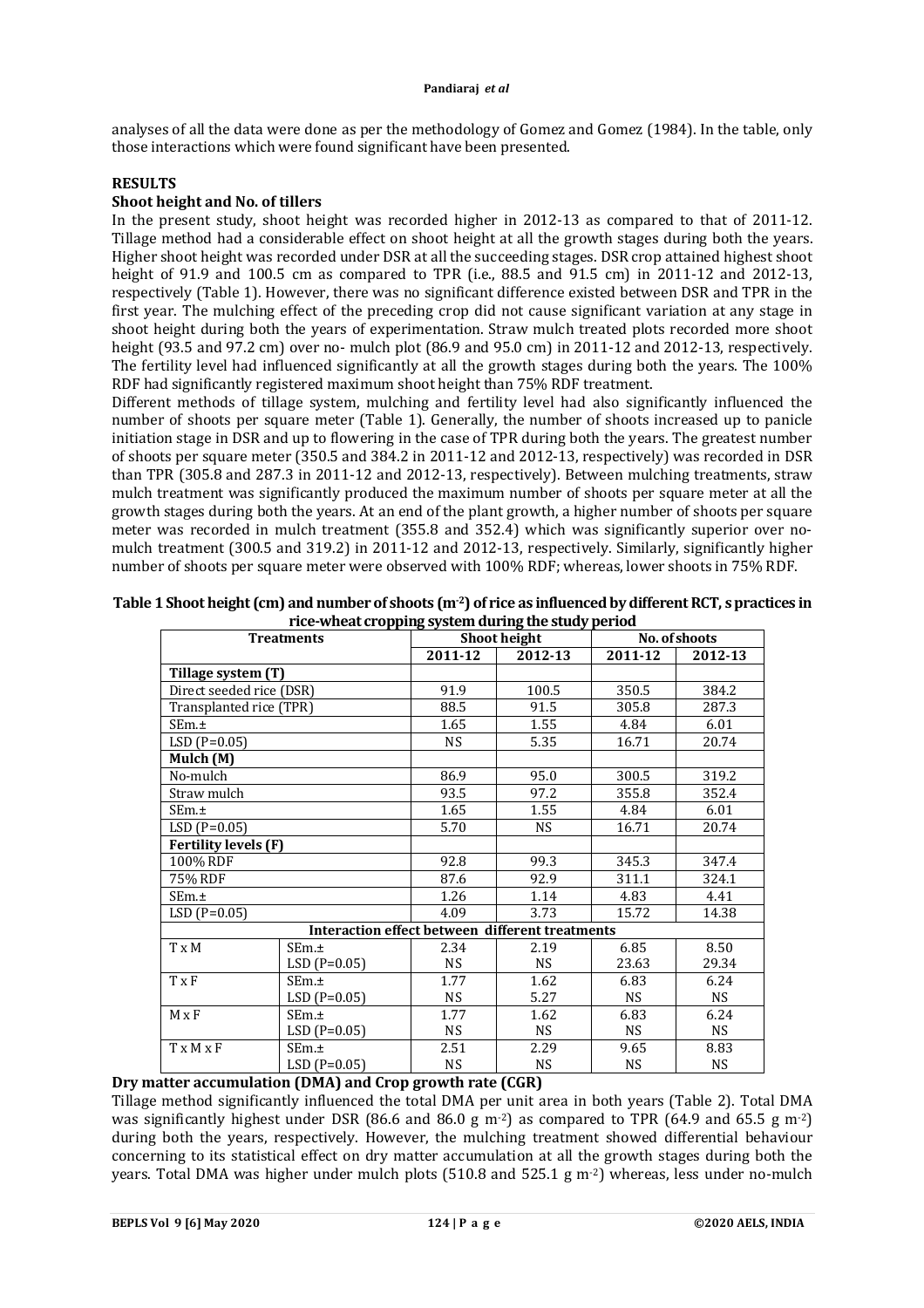plots (487.9 and 496.0 g m<sup>-2</sup>) in 2011-12 and 2012-13, respectively. The application of 100% RDF produced significantly higher total dry matter accumulation (78.4 and 77.5 g m<sup>-2</sup>) than 75% RDF (73.2) and 74.0 g m-2) level in 2011-12 and 2012-13, respectively.

The dry matter accumulation of the crop per unit land area in a unit of time is referred to crop growth rate (CGR) expressed as g m<sup>-2</sup> d<sup>-1</sup>. CGR indicates the rate, which the crop is growing. In the present study, it is evident that crop growth rate is significantly influenced by the method of tillage system only not by other mulch and fertility treatments. In the present study, the mean CGR was gradually increased up to flowering then thereafter slightly decreased at harvest stage in both the tillage system but decreasing CGR at harvest stage in TPR was 2.76 and 2.83 g m<sup>-2</sup> d<sup>-1</sup> from 6.29 and 6.72 g m<sup>-2</sup> d<sup>-1</sup> at the flowering stage as compared to DSR (5.77 and 5.57 g m<sup>-2</sup> d<sup>-1</sup> at the harvesting stage from 6.59 and 6.67 g m<sup>-2</sup> d<sup>-1</sup> at flowering stage) in 2011-12 and 2012-13, respectively (Table 2). In case of mulching effect, straw mulch had the highest CGR at harvest stage (4.39 and 4.29 g m<sup>-2</sup> d<sup>-1</sup> in 2011-12 and 2012-13, respectively); whereas, nomulch recorded lower CGR value (4.14 and 4.10 g  $m^2 d^1$  in 2011-12 and 2012-13, respectively). Fertility levels had not significantly influenced CGR in both years of the study. Between the treatments, 100% RDF had registered the highest CGR than 75% RDF. Generally, the increasing CGR gradually up to flowering thereafter it was decreased in all the treatments during both the years.

**Table 2 Dry matter accumulation (g m-2) and Mean CGR (g m-2d-1) of rice as influenced by different RCT, s practices in rice-wheat cropping system during the study period**

| praetices in rice wheat eropping system uuring the study period<br><b>Treatments</b> |                                                 |           | Dry matter accumulation | <b>Mean CGR</b> |           |  |
|--------------------------------------------------------------------------------------|-------------------------------------------------|-----------|-------------------------|-----------------|-----------|--|
|                                                                                      |                                                 | 2011-12   | 2012-13                 | 2011-12         | 2012-13   |  |
| Tillage system (T)                                                                   |                                                 |           |                         |                 |           |  |
| Direct seeded rice (DSR)                                                             |                                                 | 567.1     | 568.5                   | 5.77            | 5.57      |  |
| Transplanted rice (TPR)                                                              |                                                 | 431.7     | 452.6                   | 2.76            | 2.83      |  |
| SEm.±                                                                                |                                                 | 7.54      | 8.71                    | 0.23            | 0.21      |  |
| $LSD(P=0.05)$                                                                        |                                                 | 26.03     | 30.07                   | 0.80            | 0.71      |  |
| Mulch (M)                                                                            |                                                 |           |                         |                 |           |  |
| No-mulch                                                                             |                                                 | 487.9     | 496.0                   | 4.14            | 4.10      |  |
| Straw mulch                                                                          |                                                 | 510.8     | 525.1                   | 4.39            | 4.29      |  |
| SEm.±                                                                                |                                                 | 7.54      | 8.71                    | 0.23            | 0.21      |  |
| $LSD(P=0.05)$                                                                        |                                                 | <b>NS</b> | NS.                     | NS.             | NS        |  |
| <b>Fertility levels (F)</b>                                                          |                                                 |           |                         |                 |           |  |
| 100% RDF                                                                             |                                                 | 515.7     | 520.8                   | 4.31            | 4.21      |  |
| 75% RDF                                                                              |                                                 | 483.0     | 500.3                   | 4.22            | 4.19      |  |
| SEm.±                                                                                |                                                 | 7.06      | 5.97                    | 0.31            | 0.28      |  |
| $LSD(P=0.05)$                                                                        |                                                 | 23.01     | 19.45                   | <b>NS</b>       | NS.       |  |
|                                                                                      | Interaction effect between different treatments |           |                         |                 |           |  |
| $T \times M$                                                                         | SEm.±                                           | 10.67     | 12.32                   | 0.33            | 0.29      |  |
|                                                                                      | $LSD(P=0.05)$                                   | 36.81     | NS.                     | NS.             | NS.       |  |
| T x F                                                                                | SEm.±                                           | 9.99      | 8.44                    | 0.44            | 0.39      |  |
|                                                                                      | $LSD(P=0.05)$                                   | <b>NS</b> | NS.                     | NS.             | <b>NS</b> |  |
| $M \times F$                                                                         | SEm.±                                           | 9.99      | 8.44                    | 0.44            | 0.39      |  |
|                                                                                      | $LSD(P=0.05)$                                   | <b>NS</b> | <b>NS</b>               | <b>NS</b>       | <b>NS</b> |  |
| $T \times M \times F$                                                                | SEm.±                                           | 14.13     | 1.94                    | 0.62            | 0.55      |  |
|                                                                                      | $LSD(P=0.05)$                                   | <b>NS</b> | <b>NS</b>               | <b>NS</b>       | NS        |  |

# **Leaf Area Index (LAI) and Chlorophyll content**

The leaves of a plant are normally its main organ of photosynthesis and the total area of leaves per unit ground area, called leaf area index (LAI), has therefore been proposed by Watson (1947) as the best measure of the capacity of a crop producing dry matter and called it as productive capital. The LAI was given here for the stage of flowering. Variation in the LAI due to tillage methods was significant only in the second year of experimentation. At the flowering stage, LAI was significantly higher in DSR during 2012-13 and reached a maximum (4.72 and 4.79 in 2011-12 and 2012-13, respectively) and significantly lower leaf area index was observed in TPR (4.61 and 4.39 in 2011-12 and 2012-13, respectively). Likewise, mulch treatment had a significant influence on LAI in second year study (Table 3). The straw mulch recorded maximum LAI at all the growth stages and reached maximum as 4.73 and 4.68 at flowering stage in 2011-12 and 2012-13, respectively. Conversely, fertility levels had not significantly influenced in the both years. The maximum LAI recorded at flowering stage under 100% RDF level was 4.75 and 4.72 in 2011-12 and 2012-13, respectively.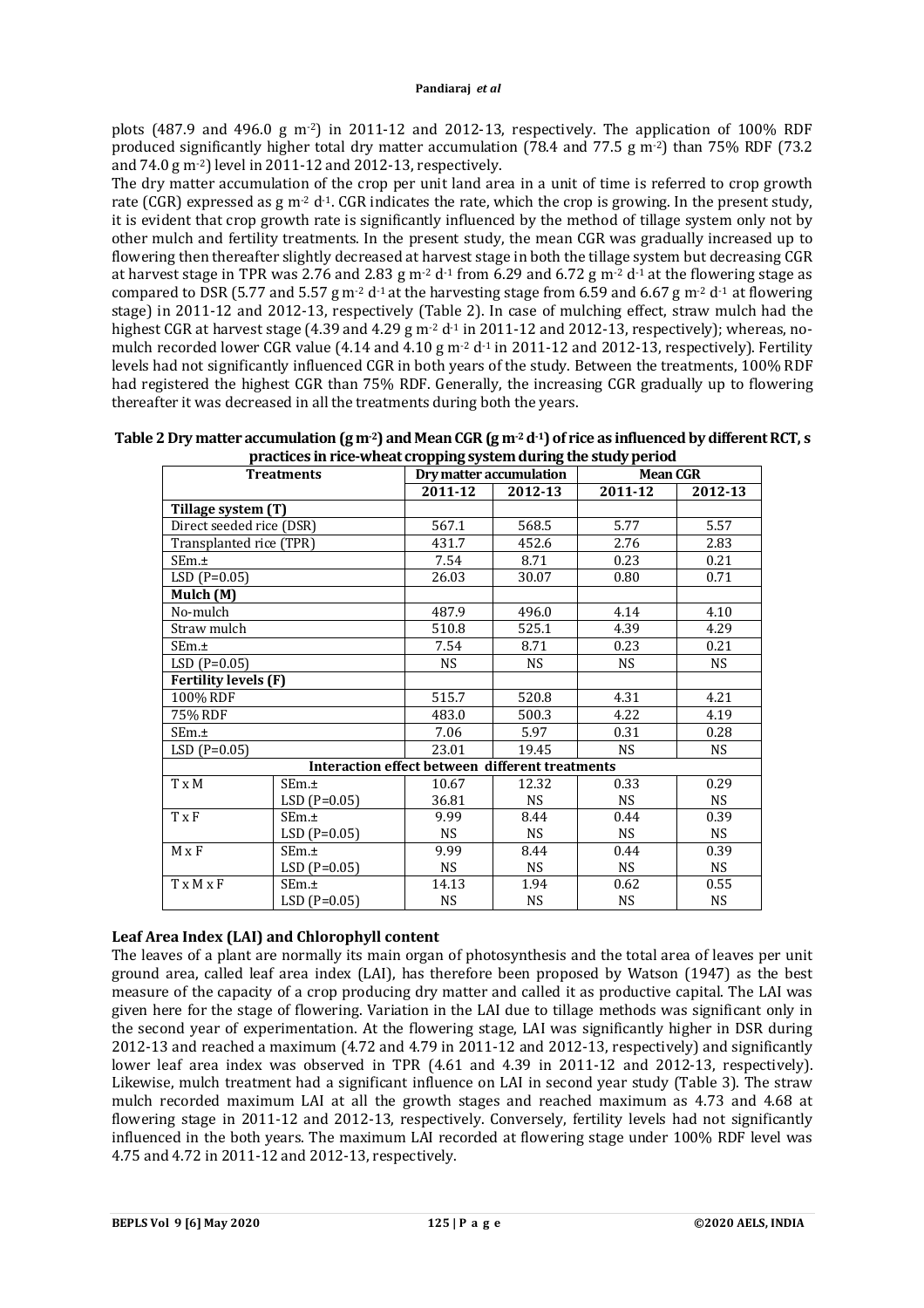SPAD value is proportional to the amount of chlorophyll present in leaves and a linear relationship exists between SPAD value and leaf nitrogen concentration. Thus, the higher SPAD value indicates a healthier plant. Tillage system, mulching and fertility levels had a significant influence on SPAD reading. SPAD values in general increased up to 50 DAS and decreased thereafter. On 60 and 90 DAS, TPR recorded maximal value than DSR during both the years (Table 3). Mulching level had also significant influence on SPAD reading during both the years. Straw mulch treatment was recorded relatively higher SPAD value at all the stages in 2011-12 and 2012-13 and no- mulch was noticed the lower value. Similarly, between fertility levels, 100% RDF had influenced higher SPAD reading at all the growth stages and lower value observed in 75% RDF in both the years.

| <b>Treatments</b>           |                          | LAI       |           | <b>Chlorophyll content</b>                      |           |               |           |  |
|-----------------------------|--------------------------|-----------|-----------|-------------------------------------------------|-----------|---------------|-----------|--|
|                             |                          |           |           | <b>60 DAS</b>                                   |           | <b>90 DAS</b> |           |  |
|                             |                          |           | 2012-13   | 2011-12                                         | 2012-13   | 2011-12       | 2012-13   |  |
| Tillage system (T)          |                          |           |           |                                                 |           |               |           |  |
|                             | Direct seeded rice (DSR) | 4.72      | 4.79      | 34.1                                            | 35.4      | 26.6          | 29.9      |  |
|                             | Transplanted rice (TPR)  | 4.61      | 4.39      | 39.7                                            | 40.5      | 37.7          | 34.5      |  |
| SEm.±                       |                          | 0.08      | 0.07      | 0.32                                            | 0.15      | 0.23          | 0.21      |  |
| $LSD(P=0.05)$               |                          | <b>NS</b> | 0.23      | 1.09                                            | 0.53      | 0.80          | 0.71      |  |
| Mulch (M)                   |                          |           |           |                                                 |           |               |           |  |
| No-mulch                    |                          | 4.60      | 4.49      | 34.5                                            | 35.9      | 30.5          | 29.3      |  |
| Straw mulch                 |                          | 4.73      | 4.68      | 39.3                                            | 40.0      | 33.8          | 35.2      |  |
| SEm.±                       |                          | 0.08      | 0.07      | 0.32                                            | 0.15      | 0.23          | 0.21      |  |
| $LSD(P=0.05)$               |                          | <b>NS</b> | 0.23      | 1.09                                            | 0.53      | 0.80          | 0.71      |  |
| <b>Fertility levels (F)</b> |                          |           |           |                                                 |           |               |           |  |
| 100% RDF                    |                          | 4.75      | 4.72      | 38.2                                            | 39.1      | 33.8          | 34.4      |  |
| 75% RDF                     |                          | 4.58      | 4.45      | 35.6                                            | 36.8      | 30.5          | 30.0      |  |
| SEm.±                       |                          | 0.06      | 0.07      | 0.33                                            | 0.29      | 0.31          | 0.22      |  |
|                             | $LSD(P=0.05)$            |           | <b>NS</b> | 1.08                                            | 0.95      | 1.00          | 0.73      |  |
|                             |                          |           |           | Interaction effect between different treatments |           |               |           |  |
| T x M                       | SEm.±                    | 0.11      | 0.09      | 0.45                                            | 0.22      | 0.33          | 0.29      |  |
|                             | $LSD(P=0.05)$            | <b>NS</b> | <b>NS</b> | <b>NS</b>                                       | 0.75      | <b>NS</b>     | 1.00      |  |
| $T \times F$                | SEm.±                    | 0.09      | 0.10      | 0.47                                            | 0.42      | 0.43          | 0.32      |  |
|                             | $LSD(P=0.05)$            | <b>NS</b> | <b>NS</b> | <b>NS</b>                                       | NS.       | 1.41          | NS.       |  |
| $M \times F$                | SEm.±                    | 0.09      | 0.10      | 0.47                                            | 0.41      | 0.43          | 0.32      |  |
| $LSD(P=0.05)$               |                          | <b>NS</b> | <b>NS</b> | 1.53                                            | <b>NS</b> | 1.41          | <b>NS</b> |  |
| T x M x F                   | SEm.±                    | 0.13      | 0.14      | 0.67                                            | 0.58      | 0.61          | 0.45      |  |
|                             | $LSD(P=0.05)$            | <b>NS</b> | <b>NS</b> | 2.17                                            | <b>NS</b> | <b>NS</b>     | 1.46      |  |

| Table 3 Leaf area index and chlorophyll content through SPAD at various growth stages of rice as |  |  |  |
|--------------------------------------------------------------------------------------------------|--|--|--|
| influenced by different RCT, s practices in rice-wheat cropping system during the study period   |  |  |  |

# **Days taken to 75% flowering and maturity**

In general, a lesser number of days were taken to attain 75% flowering stage in 2011-12 as compared to 2012-13 in DSR and 2012-13 in case of TPR. Tillage methods have a significant effect on the number of days taken to 75% flowering during both the years. A lesser number of days taken to 75% flowering were recorded under DSR plots as compared to TPR in both the years (Table 4). However, mulching treatment had not influenced on 75 % flowering significantly. Straw mulch plots had recorded early flowering than no- mulch treatment. Similarly, between fertility levels, 75% RDF was taken to minimum days of 75% flowering during both the years but it was non-significant with 100% RDF. Similar to 75% flowering, there was a same pattern also observed about days taken to 75% physiological maturity for both years under tillage, mulch and fertility level treatment.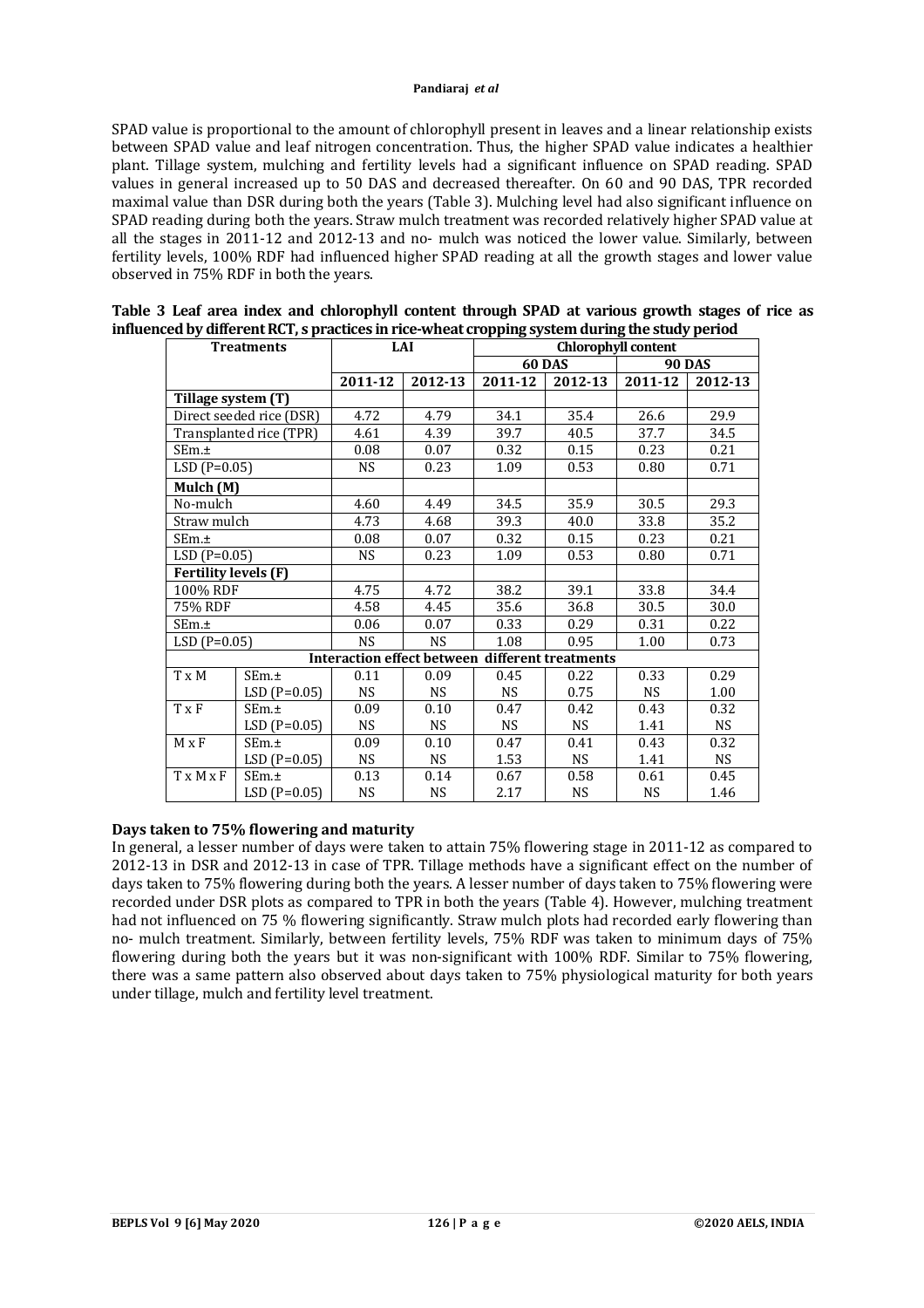| merent ner) o praetices in rice wheat eropping system aaring are staay period<br><b>Treatments</b> |                                                 |           | Days taken to 75%<br>flowering | Days to 75% physiological<br>maturity |           |  |
|----------------------------------------------------------------------------------------------------|-------------------------------------------------|-----------|--------------------------------|---------------------------------------|-----------|--|
|                                                                                                    |                                                 | 2011-12   | 2012-13                        | 2011-12                               | 2012-13   |  |
| Tillage system (T)                                                                                 |                                                 |           |                                |                                       |           |  |
| Direct seeded rice (DSR)                                                                           |                                                 | 73.4      | 77.0                           | 110.9                                 | 110.2     |  |
| Transplanted rice (TPR)                                                                            |                                                 | 83.4      | 81.6                           | 116.1                                 | 114.2     |  |
| SEm.±                                                                                              |                                                 | 0.87      | 1.12                           | 0.97                                  | 1.62      |  |
| $LSD(P=0.05)$                                                                                      |                                                 | 3.02      | 3.85                           | 3.36                                  | <b>NS</b> |  |
| Mulch (M)                                                                                          |                                                 |           |                                |                                       |           |  |
| No-mulch                                                                                           |                                                 | 79.7      | 80.6                           | 114.4                                 | 114.7     |  |
| Straw mulch                                                                                        |                                                 | 77.0      | 77.9                           | 112.5                                 | 109.7     |  |
| SEm.±                                                                                              |                                                 | 0.87      | 1.12                           | 0.97                                  | 1.62      |  |
| $LSD(P=0.05)$                                                                                      |                                                 | <b>NS</b> | <b>NS</b>                      | <b>NS</b>                             | <b>NS</b> |  |
| <b>Fertility levels (F)</b>                                                                        |                                                 |           |                                |                                       |           |  |
| 100% RDF                                                                                           |                                                 | 79.1      | 79.7                           | 114.6                                 | 113.7     |  |
| 75% RDF                                                                                            |                                                 | 77.6      | 78.8                           | 112.3                                 | 110.7     |  |
| SEm.±                                                                                              |                                                 | 0.89      | 1.18                           | 1.75                                  | 1.64      |  |
| $LSD(P=0.05)$                                                                                      |                                                 | <b>NS</b> | <b>NS</b>                      | <b>NS</b>                             | <b>NS</b> |  |
|                                                                                                    | Interaction effect between different treatments |           |                                |                                       |           |  |
| $T \times M$                                                                                       | SEm.±                                           | 0.87      | 1.58                           | 1.38                                  | 2.30      |  |
|                                                                                                    | $LSD(P=0.05)$                                   | 3.02      | <b>NS</b>                      | <b>NS</b>                             | <b>NS</b> |  |
| <b>T</b> x F                                                                                       | SEm.±                                           | 0.87      | 1.67                           | 2.48                                  | 2.32      |  |
|                                                                                                    | $LSD(P=0.05)$                                   | <b>NS</b> | <b>NS</b>                      | <b>NS</b>                             | <b>NS</b> |  |
| $M \times F$                                                                                       | SEm.±                                           | 1.26      | 1.67                           | 2.48                                  | 2.32      |  |
|                                                                                                    | $LSD(P=0.05)$                                   | <b>NS</b> | 5.45                           | <b>NS</b>                             | NS        |  |
| $T \times M \times F$                                                                              | SEm.±                                           | 1.78      | 2.36                           | 3.50                                  | 3.29      |  |
|                                                                                                    | $LSD(P=0.05)$                                   | 5.81      | <b>NS</b>                      | <b>NS</b>                             | <b>NS</b> |  |

# **Table 4 Days taken to 75% flowering and Days to 75% physiological maturity of rice as influenced by different RCT, s practices in rice-wheat cropping system during the study period**

# **DISCUSSION**

Results show that rice growing under resource conserving practices greatly advantageous over conventional practices. Resource conserving techniques such as DSR with mulching practices adopted for succeeding arable crops and optimum nutrient management imparted an immense effect on the growth of rice crop. In our study, an interaction between tillage and fertility levels was a significant effect on the growth of rice. DSR resulted in higher shoot height than TPR at both the fertility levels. DSR with even 75% RDF over-performed TPR with 100% RDF and both are showing similar effects as DSR with 100% RDF. Rice grown in DSR showed 10 per cent higher shoot height over TPR; similarly, shoot height was 7 percent more by fertilizer applied with 100% RDF over 75% RDF levels. Qureshi *et al*., [11] observed TPR could produce lower plant growth as compared to DSR. Seedlings during the initial period affected by transplanting shock might be reduced growth. Ros *et al*. [12] found that severe damage of roots during transplanting affected both early seedling vigour and the subsequent growth rate. Rice in DSR used higher seed rate per unit area than TPR; thus, it could be the reason that higher plant height possible in DSR for light competition.

The maximum number of shoots was observed from the treatment of mulch along with 100% RDF under DSR method. The DSR produced 15 and 33 per cent higher number of shoots as compared to TPR. The mulched plot had produced 18 and 10 per cent higher over no- mulch plot in 2011-12 and 2012-13, respectively. Plant density is an important contributor to tiller density and yield of rice. Miller *et al.* [13] found increasing tiller density with increasing plant density from 122 to 458 plants m−2. The present investigation also showed maximum tillers under DSR were attributed due to higher plant density under DSR method than TPR. However, after maximum tillering, the greater tiller mortality was noticed in DSR than TPR. The tiller mortality rate was 36 and 26 per cent in DSR and it was 29 and 23 per cent in TPR in 2011-12 and 2012-13, respectively. This might have been the result of higher intra-specific competition for light, water and nutrients due to the higher plant density, especially in the DSR treatments. Similar results have also been reported with previous findings of Boonjung and Fukai [14]; Hasanuzzaman *et al*., [15]. Higher tiller mortality in these treatments of DSR was also probably due to water deficit stress and iron deficiency. Many authors have reported severe iron deficiency symptoms in DSR [16,17,18]. Similarly, mulch treatment also significantly influenced number of shoots under DSR and TPR methods. The plots which had mulch on previous crops could produce more numbers of tillers than no mulched plots but this has obviously interacted more under DSR. A possible reason for higher number of tillers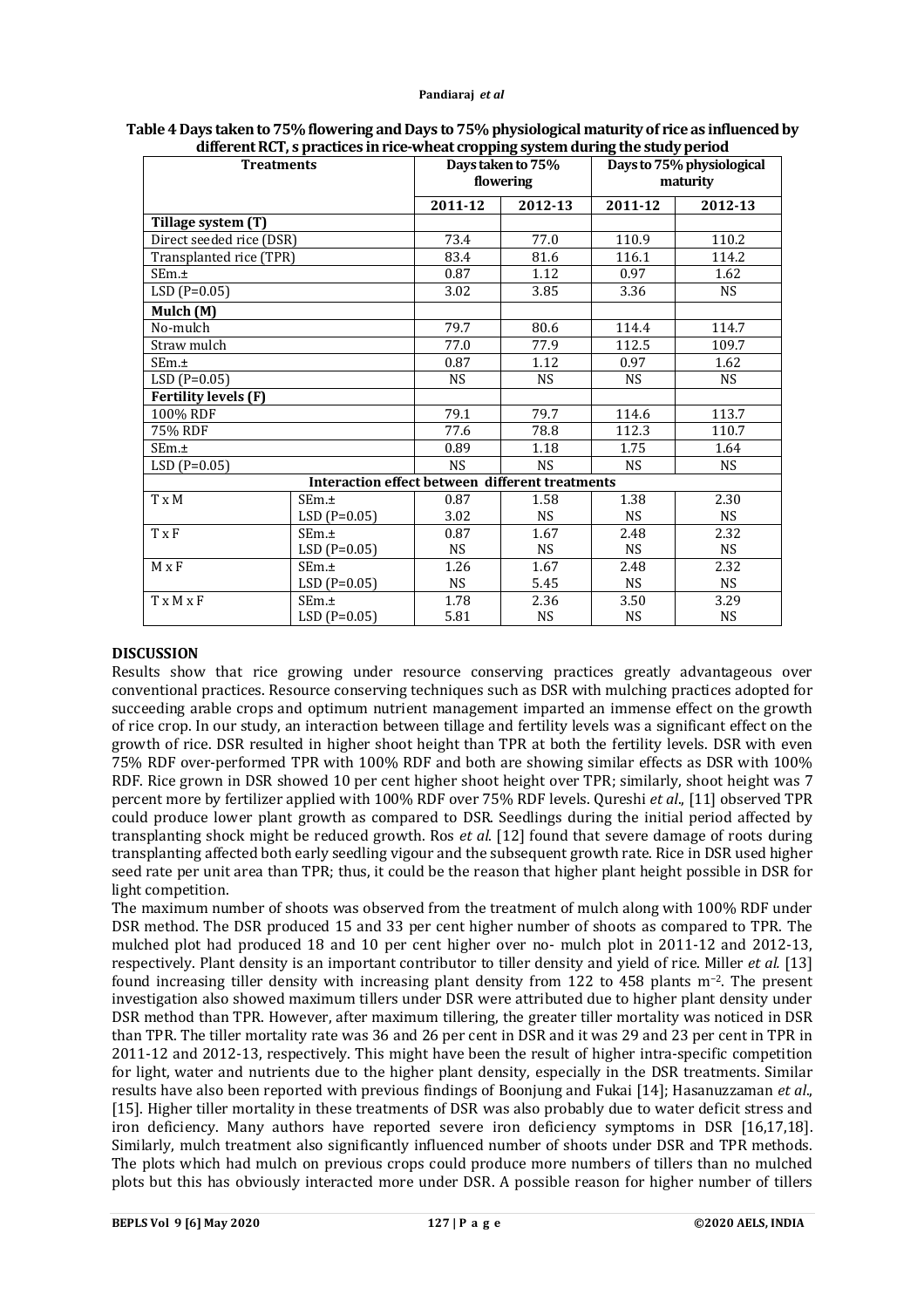from mulch in DSR treatment plots that release sufficient amounts of nutrients and buffering them through organic residue. Meyer [19] also reported that mulching under DSR fields creating favourable condition to uptake of nutrients by plants from soil.

In general, high production of total dry matter per unit area is the first prerequisite for high yield. The total yield of dry matter is the total amount of dry matter produced, less the photosynthates used for respiration. The DSR in the present study recorded higher DMA as compared to TPR. Similarly, DMA was more apparent in the mulched plot. The combination of DSR with mulch treatments produced significantly more DMA than any other treatment. The more plant density and better crop growth with mulch under DSR methods could be a reason to accumulate and produced more dry matter of rice. TeKrony and Egli, [20] also confirmed similar results that more dry matter production observed under DSR method. However, the mean CGR and LAI were not found any significant effect as influenced by the treatments in the present investigation.

The functional relationship of leaf chlorophyll content associated with leaf N content. Mamin [21] reported a strong, linear and positive relationship between SPAD values and chlorophyll a and b contents. The higher value of SPAD with mulch under TPR might be due to more available form of N (ammoniacal N) under puddled condition can easily absorb by rice roots and more indigenous source of organic matter content under mulched field that increases the N pool in the soil and crop take up nutrients without any stress condition. Even though mulch has been applied under DSR field, there nutrient availability in available form is much less as compared to TPR and less decomposition of residue under DSR to release the nutrient from straw. Therefore, more value was attributed to mulch under TPR than DSR.

An interaction effect of tillage, mulch and fertility has been shown on 60 and 90 DAS. The higher SPAD values recorded were significant with mulch along with 100% RDF under TPR followed by the same practices with 75% RDF. DSR recoded lower values as compared to TPR in the study. This finding of the study has confirmed the earlier perception that plants at higher density suffer from hidden hunger of nitrogen due to more intra-specific competition causing dilution that was reflected in SPAD values. This finding supports a study with the DSR [22]; where SPAD values at the flowering stage were lower at higher plant populations of DSR. Higher SPAD values in TPR treatment compared with DSR was undoubtedly the consequence of higher inter-specific competition for nitrogen. The highest value under 100% RDF and mulch was associated with SPAD value was linearly correlated with leaf N content. Other researchers noted similar observations, where the SPAD value increased with the N top dressing [23,24].

There was a significant interaction of 75% flowering among tillage, mulch and fertility during first year study but significant interaction found only between mulch and fertility for the second year study. During the investigation period, the difference of average duration of the flowering stage was 9.99 and 6.61 days earlier in DSR than in TPR; 2.63 and 2.72 days earlier in mulch than in no- mulch and 1.45 and 0.94 days earlier in 75% RDF than 100% RDF during 2011-12 and 2012-13, respectively. The combination of mulch with 75% RDF under DSR had significantly lesser duration i.e. 71.7 DAS to achieve a 75% flowering followed by mulch with 100% RDF (72.0 DAS) under DSR method. The combination of no-mulch with 100% RDF under TPR had a greater duration for 75% flowering (85.7 DAS). From this result in the present investigation, TPR method has significantly taken a longer duration for 75% flowering; whereas, it was the shortest in case of DSR method in the experiment. Similar research in Thailand by Sanjeewane *et al*. [25] reported that flowering commenced earlier in DSR than TPR, and phenological stages were earlier in DSR than in continuous flooding method. The differences could have been associated with time required to establish the root system of transplanted seedlings as suggested by McDonald *et al.* [26]. Water stress leads to growth of the elasticity and shortening the time interval between phenological stages [27]. The minimum duration of rice to attain 75% flowering stage in 75% RDF fertility levels attributed because of 25 percent less nutrients, especially nitrogen applied to the crop which hastening the vegetative stage to complete and accelerate the exertion of flowering. Both the fertility level difference of 75% flowering duration was less associated with mulch plot than no- mulch plot under both the established methods of rice.

# **CONCLUSION**

Conventional practices of rice cultivation are major responsible for the deterioration of soil quality leads to poor growth of rice. The RCTs are promising soil management practices that can promote the growth characteristics of rice especially in RWCS, and consequently, increase the accumulation of dry matter as compared to conventional practices. Also, the adoption of RCT practices could significantly reduce the growth period in terms of days taken to 75% flowering and maturity. Hence, this holistic approach of RCT,s practices could be a viable technology towards successful future rice production.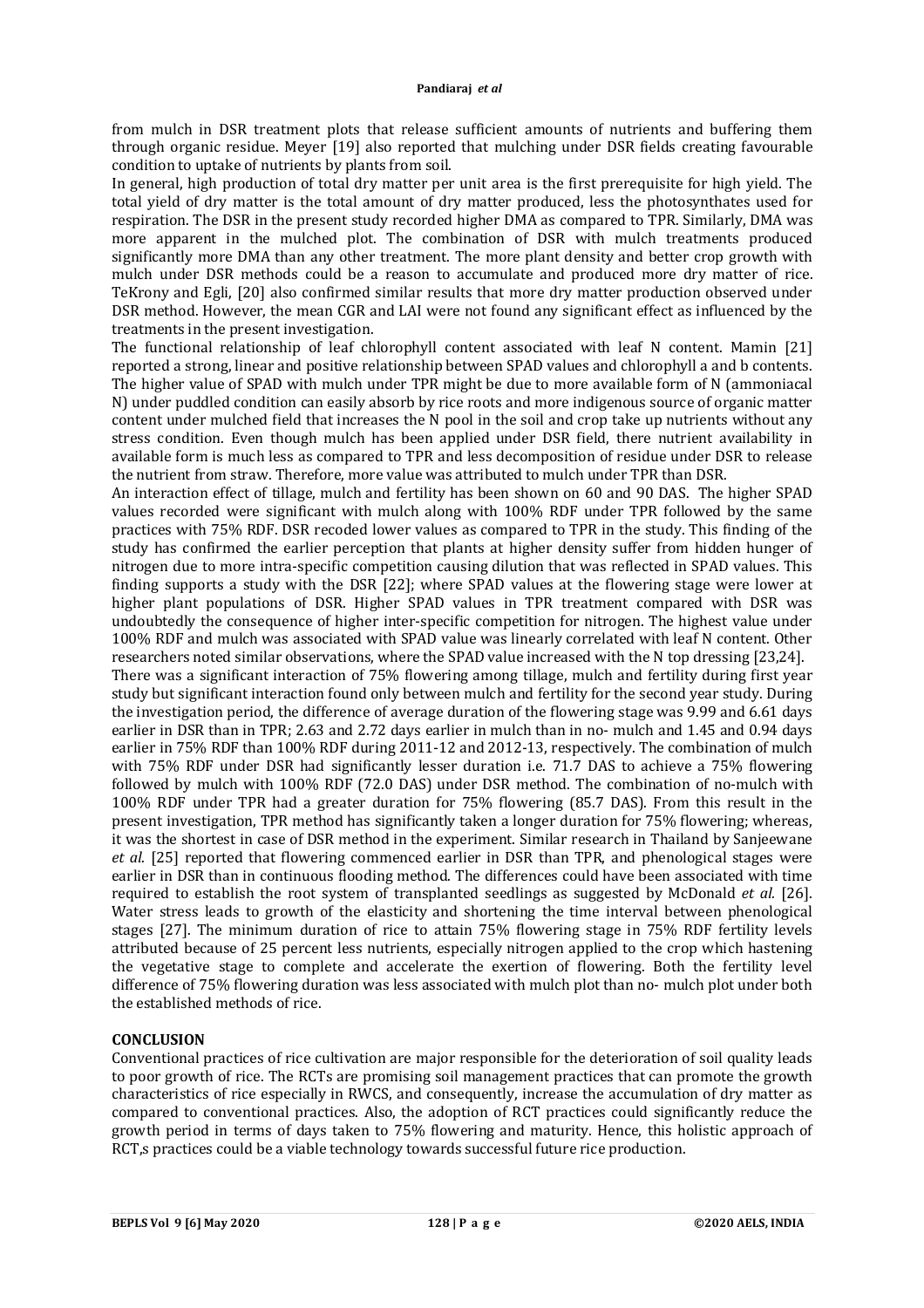# **REFERENCES**

- 1. Singh, V.K., Dwivedi, B.S., Buresh, R.J., Jat, M.L., Majumdar, K., Gangwar, B., Govil, V., Singh, S.K. (2013) Potassium fertilization in rice—Wheat system across Northern India: Crop performance and soil nutrients. Agron. J. 105: 471–481.
- 2. Memon, M.S., Guo, J., Tagar, A.A., Perveen, N., Ji, C., Memon, S.A., Memon, N. (2018). The effects of tillage and straw incorporation on soil organic carbon status, rice crop productivity, and sustainability in the rice-wheat cropping system of eastern China. Sustainability 10: 961.
- 3. UNEP. (2008) Fresh Water Under Threat, South Asia, Vulnerability Assessment of Freshwater Resources to Environmental Change; United Nations Environment Program: Nairobi, Kenya.
- 4. Humphreys, E., Kukal, S.S., Christen, E.W., Hira, G.S., Singh, B., Yadav, S., Sharma, R.K. (2010). Halt in the ground water decline in north-west India-which crop technologies will be winners? Adv. Agron. 109: 156–199.
- 5. Singh, K.B., Gajri, P.R., Arora, V.K. (2001). Modeling the effects of soil and water management practices on the water balance and performance of rice. Agr. Water. Manage. 49: 77–95
- 6. Chauhan, B.S., Mahajan, G., Sardana, V., Timsina, J., Jat, M.L. (2012). Productivity and sustainability of the rice– wheat cropping system in the Indo-Gangetic Plains of the Indian subcontinent: problems, opportunities, and strategies. Adv. Agron. 117: 315–369.
- 7. Sharma, P.K., Bhushan, L., Ladha, J.K., Naresh, R.K., Gupta, R.K., Balasubramanian, B.V., Bouman, B.A.M. (2002). Crop–water relations in rice–wheat cropping under different tillage systems and water management practices in a marginally sodic medium textured soil. *In*: Bouman, B.A.M., Hengsdijk, H., Hardy, B., Bihdraban, Toung, T.P., Ladha, J.K. (Eds.), Proceedings of the International Workshop on Water-wise Rice Production. International Rice Research Institute, Los Banos, Philippines, pp. 223–235.
- 8. Chauhan, B.S. (2012). Weed ecology and weed management strategies for dry-seeded rice in Asia. Weed Technol. 26: 1–13.
- 9. Thierfelder, C., Wall, P. C. (2010). Investigating conservation agriculture systems in Zambia and Zimbabwe to mitigate future effects of climate change. In Proc. African Crop Science Conf.. 9: 303-307.
- 10. Buresh, R.J., Pampolino, M.F., Witt, C. (2010) Field-specific potassium and phosphorus balances and fertilizer requirement for irrigated rice-based cropping systems. Plant Soil 335: 35–64
- 11. Groundwater development in Pakistan. Journal of Applied Irrigation Science 39(2): 329–342.
- 12. Ros, C., Bell, R.W. and White, P.F. (2003). Seedling vigour and the early growth of transplanted rice (*Oryza sativa*). Plant Soil. 252: 325–337.
- 13. Miller, B. C., Hill, J. E., Roberts, S. R. (1991). Plant population effects on growth and yield in water seeded rice. Agron. J. 83: 291-297.
- 14. Boonjung, H., Fukai S. (1996). Effect of soil water deficit at different growth stages on rice growth and yield under upland conditions. Field Crop Research 48: 37–45.
- 15. Hasanuzzaman, M., Fujita, M., Islam, M.N., Ahamed, K.U., Nahar, K. (2009). Performance of four irrigated rice varieties under different levels of salinity stress. Int.J. Integrative Biol. 6: 85-90.
- 16. Bouman, B.A.M., Wang, H., Yang, X., Zhao, J., Wang, C. (2002). Aerobic rice (Han Dao): A new way of growing rice in water-short areas. In: Proc. of the 12<sup>th</sup> Inter. Soil Conservation Organization Conference, 26-31 May (2002), Beijing,China. Tsinghua University Press, pp. 175- 181.
- 17. Singh, J.P. Abrol, Vikas, Hussain, Syed Zameer (2009). Impact of tillage and nutrient management in maize–wheat crop rotation under dryland cultivation. Agric. Mechan. Asia, Africa Latin Am. 40 (1): 60–160.
- 18. Jat, M.L., Gathala, M.K., Ladha, J.K., Saharawat, Y.S., Jat, A.S., Kumar, V., Sharma, S.K., Kumar, V., Gupta, R. (2009). Evaluation of precision land leveling and double zero till systems in the rice–wheat rotation: water use, productivity, profitability and soil physical properties. Soil Till. Res. 105: 112–121.
- 19. Meyer, T. (2009). Direct Seed Mentoring Project Final Report. Spokane County Conservation District, Washington State, USA.
- 20. TeKrony, D.M., Egli, D.B. (1991). Relationship of seed vigor to crop yield: A review. Crop Sci.. 31: 816-822.
- 21. Mamin, S. I. (2003). Photosynthesis, shoot reserve translocation, lodging and nitrogen use efficiency of modern and traditional varieties of rice. Ph.D Dissertation, BSMRAU, Gazipur. 272.
- 22. Mahajan, G., Gill, M.S., Singh, K. (2010). Optimizing seed rate to suppress weeds and to increase yield in aerobic direct-seeded rice in northwestern indo-gangetic plains. J. New Seeds. 11: 225-238.
- 23. Huang, M., Li, Y.J., Wu, J.Z., Chen, M.C., Sun, J.K. (2008). Effects of subsoiling and mulch tillage on soil properties and grain yield of winter wheat. J. Henan Univ. Sci. Technol.2: 74–77.
- 24. Balasubramanian, V., Ladha, J.K., Gupta, R.K., Naresh, R.K., Mehla, R.S., Singh, Y., Sing, B. (2000). Technology options for rice in rice–wheat systems in Asia. ASA, Special Publication No. 65. ASA, CSSA, SSSA, Madison, WI, USA, pp. 115–172.